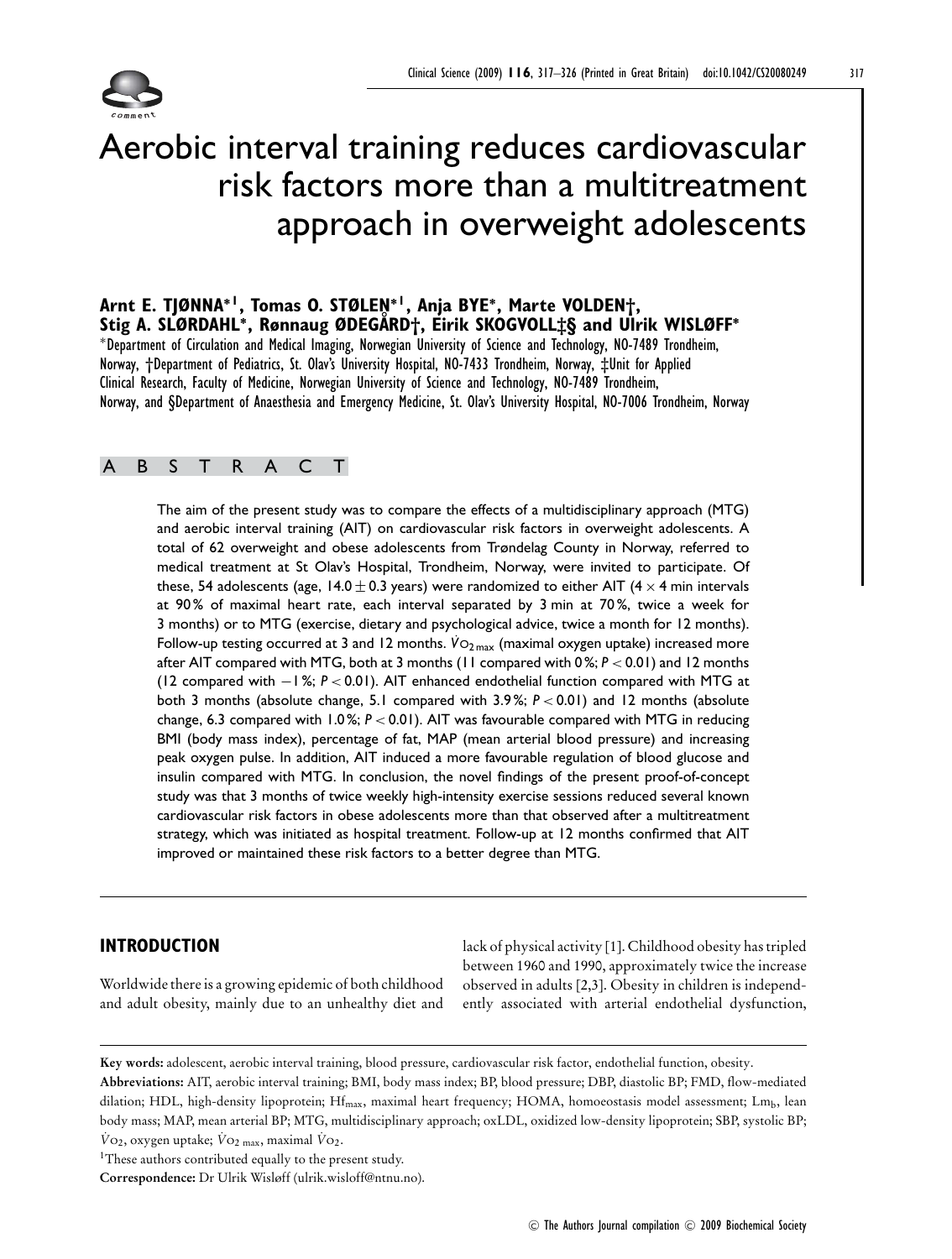reduced  $\dot{V}$ <sub>O2 max</sub> [maximal  $\dot{V}$ <sub>O2</sub> (oxygen uptake)] and impaired insulin and glucose handling [4,5]. Endothelial dysfunction has proven to be a key early event in atherosclerosis, and can be detected several years ahead of plaque formation and thrombosis, and is an independent predictor of cardiovascular disease and mortality [6,7]. Freedman et al. [8] reported that 58% of obese children and adolescents (5–17 years old) had at least one of the major cardiovascular risk factors normally observed at old age. Furthermore, a 57-year follow-up study reported that adults that were overweight during adolescence had a 2.3-fold risk of morbidity and mortality from cardiovascular diseases, independently of adult weight [9]. More recently, studies [10–12] have reported beneficial effects of exercise training and diet on endothelial function in overweight/obese children and adolescents. It is difficult, however, to assess the separate effects of the training and diet, particularly because none of the studies have used a homogenous exercise training regimen.

Unanimously better, but affordable, prevention and treatment strategies to improve worldwide-scale health outcomes are called upon to slow down the current epidemic of being overweight [2]. It is now wellestablished that physical activity reduces, but does not currently prevent, the epidemic of obesity from either reaching global proportions or taxing public health and economy [13]. Despite the recent advances in understanding the biology underlying improved cardiovascular health with exercise training, several questions remain unresolved. For instance, the optimal programme, e.g. when to initiate, whom to prescribe exercise to and which exercise-intensity is required, and the actual design of the treatment programme remain to be determined.

The aim of the present study was to compare the effects of a multidisciplinary approach (MTG) and intensity-controlled aerobic interval training (AIT) on cardiovascular risk factors in overweight adolescents.

#### **MATERIALS AND METHODS**

A total of 62 overweight and obese adolescents from Trøndelag County in Norway, referred for medical treatment at St Olav's Hospital, Trondheim, Norway, were invited to participate in the study. Of these, 54 adolescents (28 girls and 26 boys; mean age, 14 years) agreed to participate. They were randomized and stratified [according to age, gender and BMI (body mass index)] to either AIT ( $n = 28$ ; 14 girls and 14 boys; mean age, 13.9 +− 0.3 years) or MTG (*<sup>n</sup>* <sup>=</sup> 26; 14 girls and 12 boys; mean age,  $14.2 \pm 0.3$  years). The randomization code was developed using a computer random number generator to select random permuted blocks. The unit of Applied Clinical Research at the Norwegian University of Science and Technology carried out all of the randomization procedures to secure complete blinded randomization.

All adolescents and parents provided written informed consent, and the Regional Committee for Medical Research Ethics approved the protocol. The research has been carried out in accordance with the Declaration of Helsinki (2000). The study trial has been registered at ClinicalTrials.gov (http://clinicaltrials.gov) under the trial number NCT00184236.

Baseline characteristics are shown in Table 1.

#### **Anthropometric measurements**

BMI was calculated, and dual-energy X-ray absorptiometry (Dexa; Hologic Discovery) scanning was used to determine body composition.

# **Testing of** *V***˙O2 max and Hfmax (maximal heart frequency)**

Subjects were informed about the test and instructed to exercise to their maximum limit. Familiarization with the treadmill, warm-up and the  $\dot{V}$ O<sub>2 max</sub> ramp procedure using MetaMax II (Cortex) have been described in detail previously [14]. A levelling-off of  $V_2$  despite increased workload and a respiratory exchange ratio >1.05 were used as criteria for reaching the true  $Vo_{2\text{max}}$ , and this was achieved in all individuals in the present study. For an estimate of stroke volume during maximal exercise, oxygen pulse ( $\rm\dot{Vo}_{2\max}/Hf_{max}$ ) was calculated using preand post-test  $\dot{V}$ O<sub>2 max</sub> and Hf<sub>max</sub> data respectively.  $\dot{V}$ O<sub>2 max</sub>  $[\text{in ml} \cdot \text{min}^{-1} \cdot \text{Lm}_{b}^{-0.75}$  (where  $\text{Lm}_{b}$  is lean body mass)] was used as a supplement in the results as empirical studies have shown that  $\dot{V}o_2$ , depending upon the group studied, should be expressed in relation to  $\text{Lm}_b$ <sup>-0.75</sup> over a wide range of body weights [15]. Otherwise, changes in  $\dot{V}$ <sub>O2 max</sub> may be due to changes in body weight and not improved fitness.

# **Endothelial function and BP (blood pressure)**

Endothelial function was measured as FMD (flowmediated dilation) using high-resolution vascular ultrasound (14 MHz echo Doppler probe; Vivid 7 System, GE Vingmed Ultrasound) according to current guidelines [16]. A detailed description of the procedure for measuring FMD and BP has been reported recently [17]. Shear rate was calculated as blood flow velocity (cm/s) divided by the diameter (cm), as reported previously [18]. As no group differences were found, these data are not presented. All ultrasound images were analysed in a random order, using EchoPACTM (GE Vingmed Ultrasound) by an investigator blinded to the study groups.

#### **Training groups**

AIT was performed as walking/running 'uphill' on a treadmill twice a week for 3 months. AIT subjects warmed-up for 10 min at 70% of  $\rm{Hf_{max}}$  before performing  $4 \times 4$  min intervals at 90–95% of Hf<sub>max</sub>, with a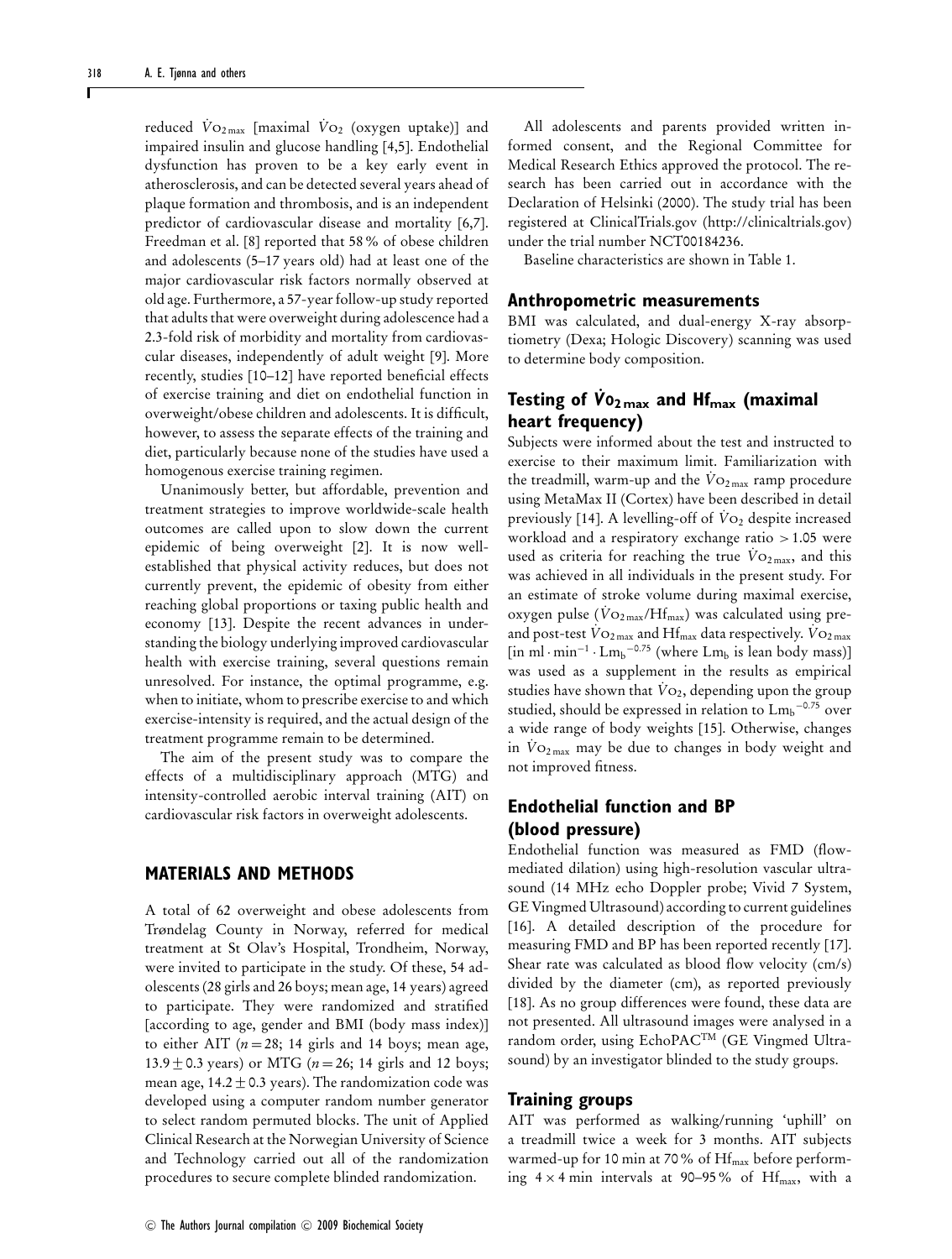|  |  |  | Table I Variables related to the overweight adolescents during the experimental period |  |  |
|--|--|--|----------------------------------------------------------------------------------------|--|--|
|--|--|--|----------------------------------------------------------------------------------------|--|--|

Values are means  $\pm$  S.E.M., except baseline values which are means  $\pm$  S.D. \*P < 0.05 and \*\*P < 0.01, significantly better compared with baseline within the group;  $\S P < 0.05$ , significantly better compared with the respective time in the MTG group. IRM; one repetition maximum; nm, not measured.

|                                                                                               | MTG              |                        |                         | AIT              |                        |                               |
|-----------------------------------------------------------------------------------------------|------------------|------------------------|-------------------------|------------------|------------------------|-------------------------------|
| Variable                                                                                      | <b>Baseline</b>  | 3 Months<br>$(n = 22)$ | 12 Months<br>$(n = 14)$ | <b>Baseline</b>  | 3 Months<br>$(n = 20)$ | 12 Months<br>$(n = 13)$       |
| <b>Body composition</b>                                                                       |                  |                        |                         |                  |                        |                               |
| Weight (kg)                                                                                   | $94.3 \pm 15.3$  | $95.4 \pm 1.4$         | 96.1 $\pm$ 1.7          | 94.1 $\pm$ 23.3  | $94.4 \pm 1.4$         | $94.4 \pm 1.7$                |
| Height (cm)                                                                                   | $168 \pm 8.6$    | $169 \pm 0.4***$       | $171 \pm 0.5***$        | $169 + 10.6$     | $170 \pm 0.4***$       | $173 \pm 0.5***$              |
| BMI $(kg/m2)$                                                                                 | $33.3 \pm 4.5$   | 33.1 $\pm$ 0.4         | $32.9 \pm 0.5$          | $33.2 \pm 6.1$   | $32.5 \pm 0.4***$      | $31.4 \pm 0.5$                |
| Waist (cm)                                                                                    | $101.4 \pm 10.8$ | $104.2 \pm 1.6$        | 100.1 $\pm$ 2.3         | $105.3 + 10.5$   | $104.9 + 1.7$          | 98.1 $\pm$ 2.2*               |
| Total fat $(\%)$                                                                              | 41.1 $\pm$ 4.7   | $40.8 \pm 0.5$         | $39.1 \pm 0.6$          | $40.6 \pm 5.3$   | $39.3 \pm 0.5***$      | $38.6 \pm 0.7***$             |
| Fat weight (kg)                                                                               | $34.8 + 7.8$     | $35.1 \pm 1.1$         | 34.7 $\pm$ 1.3          | $34.5 \pm 12.2$  | $33.6 \pm 1.1***$      | 32.1 $\pm$ 1.5                |
| Fat weight trunk (kg)                                                                         | $17.7 \pm 5.3$   | $17.9 \pm 0.6$         | 17.1 $\pm$ 0.8          | $18.3 \pm 7.2$   | $17.0 \pm 0.6***$      | $16.8 \pm 0.8$                |
| $Lm_b$ (kg)                                                                                   | 56.1 $\pm$ 8.7   | $57.9 + 0.6***$        | $58.8 \pm 0.8$          | $55.9 \pm 11.8$  | $57.9 + 0.6***$        | $60.0 \pm 0.8$                |
| BP                                                                                            |                  |                        |                         |                  |                        |                               |
| SBP (mmHg)                                                                                    | $125.0 \pm 12.9$ | $122.5 \pm 1.5^*$      | $119.8 \pm 2.1***$      | $128.8 \pm 12.8$ | $119.4 \pm 1.6***$     | $120.9 \pm 2.0***$            |
| DBP (mmHg)                                                                                    | $65.5 \pm 8.6$   | $67.3 \pm 1.6$         | 66.2 $\pm$ 2.1          | 70.4 $\pm$ 7.5   | 64.9 $\pm$ 1.6**       | $65.5 \pm 2.0*$               |
| MAP (mmHg)                                                                                    | $85.3 \pm 9.5$   | $85.8 \pm 1.4$         | 84.1 $\pm$ 1.8          | $89.9 \pm 8.6$   | 82.7 $\pm$ 1.4**       | 83.7 $\pm$ 1.7**              |
| Exercise variables                                                                            |                  |                        |                         |                  |                        |                               |
| $\overline{V_0}_{2\text{ max}}$ (ml · kg <sup>-1</sup> of body weight · min <sup>-1</sup> )   | $32.3 \pm 4.8$   | $32.3 \pm 0.8$         | $31.9 \pm 1.0$          | $32.3 \pm 5.8$   | $35.3 \pm 0.8***$ §    | $36.0 \pm 1.1*$ §             |
| $\dot{V}_{0_{2}max}$ (ml $\cdot$ min <sup>-1</sup> $\cdot$ Lm <sub>b</sub> <sup>-0.75</sup> ) | $148.8 + 17.4$   | $146.8 + 4.0$          | 139.7 $\pm$ 4.5         | $145.9 \pm 20.1$ | $161.4 \pm 4.4**$ §    | $164.5 \pm 11.9^*$ §          |
| Peak oxygen pulse (ml/beats)                                                                  | 15.1 $\pm$ 2.6   | $15.6 \pm 0.7^*$       | $14.3 + 0.8$            | $14.8 \pm 3.9$   | $17.2 \pm 1.0***$      | $18.3 \pm 1.4$ <sup>*</sup> § |
| Maximal leg strength (IRM) (kg)                                                               | $166.3 \pm 30.0$ | 171.3 $\pm$ 9.1        | nm                      | 161.3 $\pm$ 31.1 | $173.8 \pm 9.1^*$      | nm                            |

3 min active recovery at 70% of  $Hf_{\text{max}}$  between each interval, and a 5 min cool-down period, giving a total of 40 min. At all exercise training sessions, an instructor supervised the adolescents. Only a 30 min meeting with general nutritional advice was given at inclusion; no other advice about diet and exercise training was given to the AIT group. Following the 3 months of training, the adolescents were encouraged to perform at least two interval sessions each week at home or at a gym. Adolescents met for one session every second week for 6 months, and one session each month for the last 3 months before the 12 month follow-up testing.

Subjects randomized to MTG had a 12 month regimen (at St. Olav's Hospital, Trondheim, Norway) consisting of group meetings every 2 weeks involving a physician, psychologist, physiotherapist and clinical nutritional physiologist. The multidisciplinary programme was to be tested at St. Olav's University Hospital as a potential effective treatment of obese adolescents that had been 'given up' by their family physician and, therefore, referred to medical treatment at St. Olav's Hospital. The MTG group had a total of 21 h of treatment during the first 3 months of intervention. During the 3 month intervention, the MTG group had three activity sessions and three group conversations, each lasting 3 and 4 h respectively; this frequency continued through the whole intervention. Attendance criteria for inclusion to analyse the 3 month follow-up in both groups was set to be a minimum of 80%.

#### **Blood analyses**

If not otherwise stated, all blood analyses were performed using standard local procedures. oxLDL (oxidized lowdensity lipoprotein) and adiponectin were measured in plasma using specific ELISAs (Mercodia), the total nitrite  $(NO<sub>2</sub><sup>-</sup>)$  concentration was quantified using a commercially available assay for NO detection (R&D Systems), and plasma insulin was analysed by RIA (Linco Research). HOMA (homoeostasis model assessment) was used to estimate  $\beta$ -cell function (HOMA%B) and overall insulin sensitivity (HOMA%S). This computer model gives a value for insulin sensitivity expressed as HOMA2-%S (where 100% is normal), which is simply the reciprocal of HOMA2-IR (insulin resistance) [19].

#### **Diet registration**

The food diary used in the present study has a list of 277 drinks, food items and dishes, grouped together according to a typical Norwegian diet. Each food group is supplemented with open-ended alternatives. Food amounts are presented in predefined household units or as portions estimated from photographs in a photographic booklet, as described in detail elsewhere [20] (not recorded at 12 month follow-up).

#### **Leisure time physical activity**

Leisure time physical activity was recorded 1 week before the training intervention and 1 week before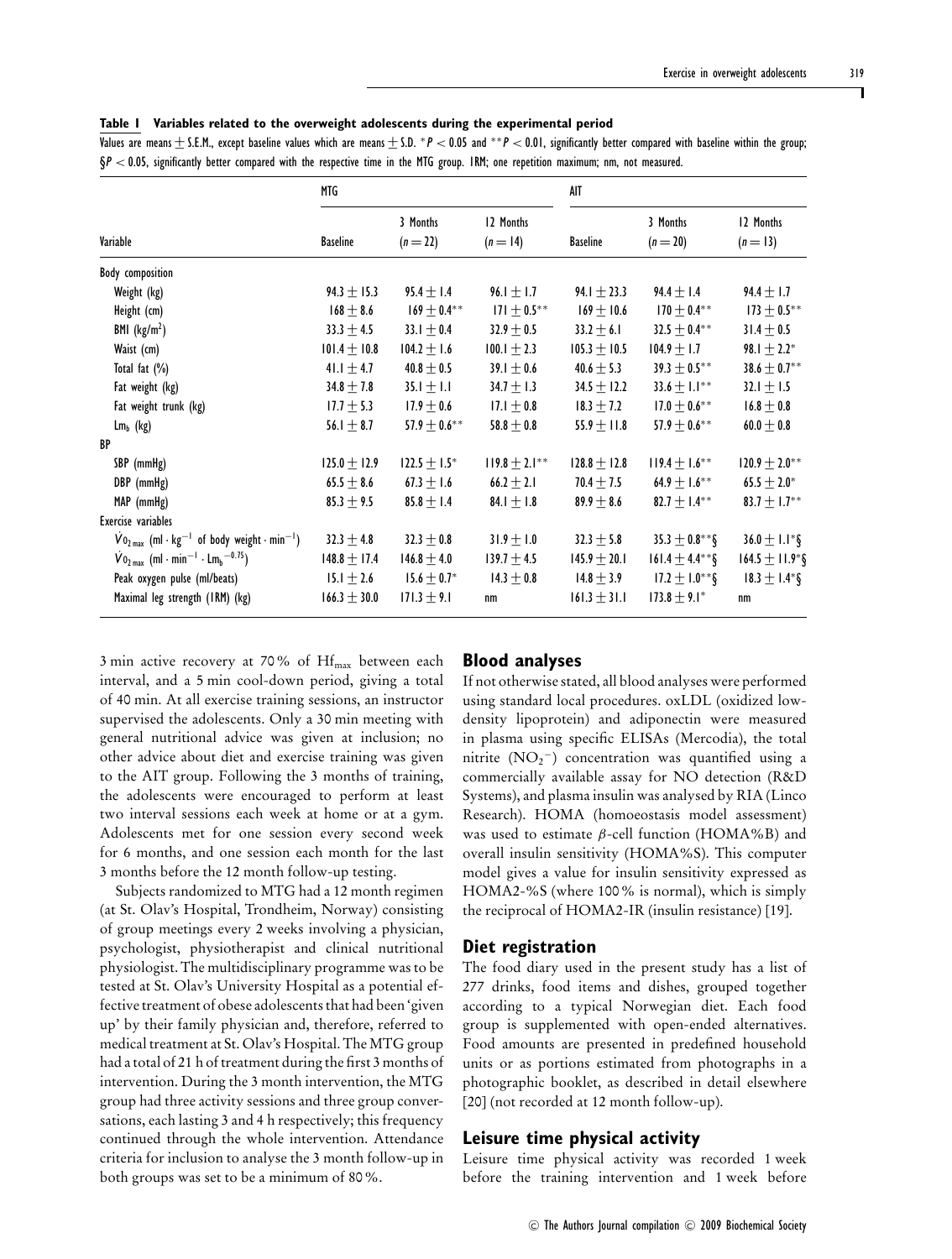|                                     | MTG             |                   |                      | AIT             |                    |                    |  |  |  |
|-------------------------------------|-----------------|-------------------|----------------------|-----------------|--------------------|--------------------|--|--|--|
| <b>Blood</b> variable               | <b>Baseline</b> | 3 Months $(n=22)$ | 12 Months $(n = 14)$ | <b>Baseline</b> | 3 Months $(n=20)$  | 12 Months $(n=13)$ |  |  |  |
| Insulin (pmol/l)                    | $173.0 + 101$   | $140.0 + 17.4*$   | $156.8 + 20.2$       | $186.4 + 134$   | $132.1 + 17.2^*$   | $123.8 + 23.4^*$   |  |  |  |
| Insulin (2 h glucose load) (pmol/l) | $634.7 \pm 456$ | $372.2 + 72.9^*$  | $412.2 + 85.4*$      | $634.7 + 558$   | $461.5 + 76.6*$    | $294.3 + 102.0*$   |  |  |  |
| Fasting glucose (mmol/l)            | $5.1 + 0.32$    | $5.0 + 0.07$      | $4.9 + 0.1*$         | $5.2 + 0.44$    | $4.9 + 0.07**$     | $4.9 + 0.11***$    |  |  |  |
| 2 h Post-glucose load (mmol/l)      | $5.5 + 1.26$    | $5.22 + 0.19$     | $5.34 + 0.23$        | $6.3 + 1.51$    | $5.57 + 0.20*$     | $5.22 + 0.25$      |  |  |  |
| HOMA%S $(\%)$                       | 41.0 $\pm$ 19.5 | $51.2 + 9.03*$    | $55.86 + 10.09*$     | $42.1 + 26.3$   | $66.0 + 9.38*$     | $59.7 + 10.84*$    |  |  |  |
| HOMA%B $(\%)$                       | $170.9 + 43.7$  | $175.5 + 15.6$    | $188.3 + 20.0$       | $174.4 + 56.0$  | $173.2 + 16.3$     | $215.6 + 22.0$     |  |  |  |
| $HbA_{1c}$ (%)                      | $5.76 \pm 0.17$ | $5.63 + 0.03***$  | $5.78 + 0.04$        | $5.77 + 0.24$   | $5.63 \pm 0.03***$ | $5.76 + 0.05$      |  |  |  |
| HDL-cholesterol (mmol/l)            | $1.23 + 0.29$   | $1.14 + 0.04$     | $1.25 + 0.05$        | $1.13 + 0.29$   | $1.24 + 0.04*$     | $1.24 + 0.05$      |  |  |  |
| Triacylglycerols (mmol/l)           | $1.36 + 0.80$   | $1.24 + 0.07$     | $1.05 + 0.09*$       | $1.34 + 0.83$   | $1.19 + 0.07$      | $1.10 + 0.09$      |  |  |  |
| Adiponectin $(\mu$ g/ml)            | $8.05 + 1.5$    | $9.6 + 1.10$      | nm                   | $6.5 + 1.3$     | $8.28 + 0.62$      | nm                 |  |  |  |
| NO $(\mu$ mol/l)                    | $97.1 + 17.9$   | $76.7 + 4.0$      | nm                   | $78.1 + 16.6$   | $80.8 \pm 6.6$     | nm                 |  |  |  |
| oxLDL (units/l)                     | $34.0 + 6.66$   | $36.5 + 3.0$      | nm                   | $34.2 + 10.5$   | $34.8 \pm 2.6$     | nm                 |  |  |  |

**Table 2 Blood variables related to the overweight adolescents during the experimental period**

Values are means  $\pm$  S.E.M., except baseline values which are means  $\pm$  S.D. \*P < 0.05 and \*\*P < 0.01, significantly better compared with baseline within the group;  $\S P < 0.05$ , significantly better compared with the respective time in the MTG group. HbA<sub>1c</sub>, glycated haemoglobin; HOMA%S, insulin sensitivity estimated by HOMA; HOMA%B, β-cell function estimated by HOMA; nm; not measured.

the 3 month follow-up (not including organized training) by all participants wearing an accelerometer (ActigrapAM7164), and daily and total counts were registered (not measured at 12 month follow-up).

#### **Statistical analysis**

The primary outcome variable was  $\overline{V}_{\text{O}_{2\text{max}}}$ . Prior experience suggests an S.D. of approx. 2–3 [21]. No formal sample size calculation was done, but with ten subjects in each group, a standardized within-group difference of 1.0 may be detected using a paired Student's *t* test with 80% power, at a significance level of 5% [22]. Clinically, this corresponds to a detectable difference in  $\dot{V}$ <sup>O2</sup> max of 3 ml · kg<sup>-1</sup> of body weight · min<sup>-1</sup>. For descriptive pur-<br>poses, values are expressed as means  $\pm$  S.D. or means  $\pm$ S.E.M. when group differences are of main interest. A linear mixed model, allowing for repeated measurements, was used to model group differences. To confirm withingroup changes we used the non-parametric Wilcoxon signed rank test. With respect to overweight, distribution of the risk factors was analysed using McNemar's test. Reported *P* values refer to within-group changes relative to baseline, unless otherwise specified. *P* < 0.05 was considered as statistically significant. No correction for multiple analyses was made. SPSS® 14.0 was employed in all analyses.

## **RESULTS**

#### **Baseline characteristics**

Baseline characteristics were similar in the two groups (Table 1 and 2). As shown in Figure 1, 12 subjects



**Figure 1 Flow chart of the study design** 3-MO, 3 months; 12-MO, 12 months.

dropped out of the project before the 3 month followup, and an additional 15 subjects dropped out of the project between the 3 and 12 month follow-up. Data for the drop-outs did not differ from the adolescents who completed the study with regards to endothelial function, weight, BMI, fat percentage,  $\dot{V}$ O<sub>2 max</sub>, maximal leg strength, and both fasting insulin and glucose, and insulin and glucose after the glucose test.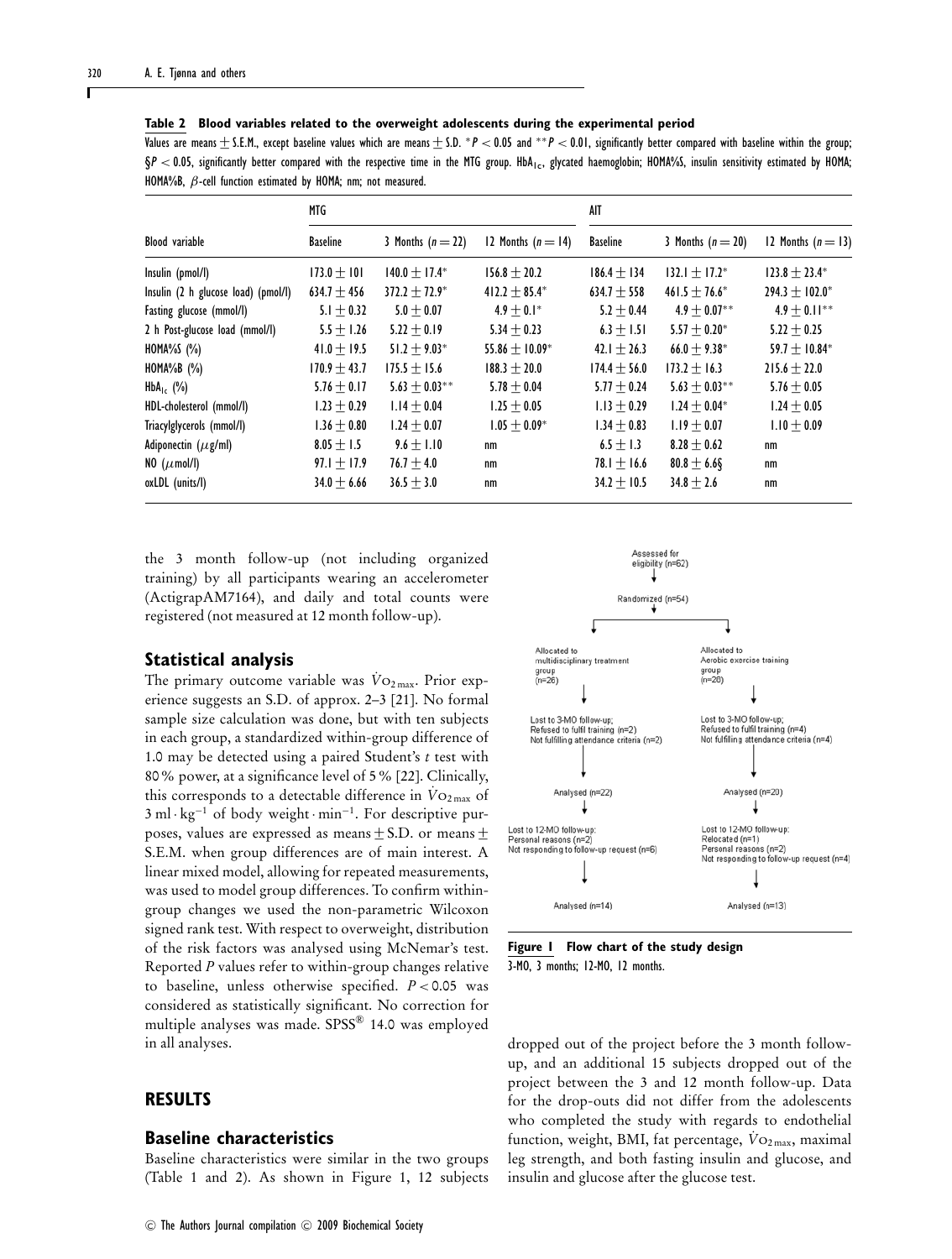|                                           | MTG               |                   | AIT             |                   |
|-------------------------------------------|-------------------|-------------------|-----------------|-------------------|
|                                           | <b>Baseline</b>   | 3 Months $(n=22)$ | <b>Baseline</b> | 3 Months $(n=20)$ |
| Total nutrition $(g)$                     | $7509 + 443$      | $7678 + 292$      | $6872 + 667$    | $6760 \pm 284\S$  |
| Total energy consumption (k)              | 28 534 $\pm$ 1586 | $26273 + 407$     | $24408 + 2231$  | 22 123 $\pm$ 884§ |
| Protein intake (g)                        | $286 \pm 15$      | $267 \pm 5$       | $234 \pm 20$    | $239 + 98$        |
| Fat intake $(g)$                          | $255 \pm 20$      | $237 \pm 5$       | $212 \pm 21$    | $178 \pm 15$      |
| Saturated and <i>trans-fat</i> intake (g) | $118 \pm 10$      | $107 \pm 3$       | $97 + 11$       | $79 \pm 6$        |
| Trans-fat intake (g)                      | $5.4 \pm 0.5$     | $5.5 \pm 0.2$     | $4.2 \pm 0.5$   | $3.5 \pm 0.38$    |
| Mono-unsaturated fat $(g)$                | $80 \pm 6$        | $77 \pm 2$        | $70 \pm 7$      | $62 \pm 5$        |
| Polyunsaturated fat (g)                   | $34.2 \pm 2.8$    | $34.7 \pm 0.8$    | $28.2 \pm 2.6$  | $28.0 \pm 2.0$    |
| Unsaturated/saturated fat ratio           | $0.95 \pm 0.04$   | $0.99 \pm 0.02$   | $0.99 \pm 0.04$ | $1.11 \pm 0.03$ § |
| Cholesterol (g)                           | $896 + 99$        | $752 \pm 22$      | 777 $\pm$ 117   | $718 \pm 51$      |
| Carbohydrate (g)                          | $810 + 48$        | $739 \pm 16$      | $719 + 71$      | $639 \pm 258$     |
| Starch $(g)$                              | $428 \pm 23$      | $455 \pm 8$       | $358 \pm 28$    | $312 \pm 14$ §    |
| Mono-/di-saccharide (g)                   | $369 \pm 30$      | $277 \pm 13$      | $352 \pm 53$    | $316 \pm 20$      |
| Food fibre (g)                            | $59.7 \pm 3.5$    | $60.8 \pm 1.9$    | $46.5 \pm 3.6$  | $46.5 \pm 3.6$    |

**Table 3 Dietary habits from last representative week**

 $\overline{V_2}$ lues are means  $\pm$  S.E.M.  $\mathcal{SD}$   $\geq$  0.05, significantly better compared with the other group.

#### **Body composition, BP and diet**

AIT decreased BMI by 0.7 and 1.8 kg/m2 after 3 and 12 months respectively (Table 1). Subjects in both groups had an increase in height during the experimental period (Table 1), while body weight remained unchanged. AIT decreased the percentage of fat by 1.3 and 2% at 3 and 12 months respectively, and total fat decreased by 0.9 and 2.4 kg (Table 1). No changes were observed in the MTG group (Table 1). AIT decreased trunk fat weight by 1.3 and 1.5 kg after 3 and 12 months respectively, but no change was observed in the MTG group.  $Lm_b$ increased by 2.0 and 1.8 kg in the AIT and MTG groups respectively, after 3 months (Table 1).

SBP (systolic BP) decreased by 9.4 and 2.5 mmHg after 3 months of AIT and MTG respectively. After 12 months, a 7.9 and 5.2 mmHg decrease was observed following AIT and MTG respectively (Table 1). DBP (diastolic BP) decreased by 5.5 mmHg after 3 months of AIT, but no change was observed in the MTG group. In addition, after 12 months, DBP was still decreased by 4.9 mmHg in the AIT group compared with baseline values, but no change was observed in the MTG group (Table 1). MAP (mean arterial BP) decreased by 7.2 mmHg after 3 months of AIT compared with at baseline, but no change was observed in the MTG group. After 12 months, MAP was still 6.2 mmHg lower than baseline in the AIT group, but remained unchanged in the MTG group (Table 1).

Interestingly, at 3 months, subjects in the AIT group had a significantly better diet than those in the MTG group; however, the intake of polyunsaturated fat and fibre was higher and the intake of mono-/di-saccharides was lower in the MTG group compared with the AIT group. In addition, the unsaturated/saturated fat ratio in the diet was increased in both groups during the experimental period. The main dietary factors are summarized in Table 3.

## **Aerobic capacity, daily activity, peak oxygen pulse and leg strength**

After 3 months,  $\dot{V}$ O<sub>2 max</sub> increased by 15.5 ml·min<sup>-1</sup> ·  $\mathrm{Lm_b}^{-0.75}$  after AIT, whereas no change was observed after MTG. At 12 months of follow-up,  $\dot{V}_{\text{O}_{2\text{max}}}$  was 18.7 ml  $\cdot$  $\text{min}^{-1} \cdot \text{Lm}_{\text{b}}^{-0.75}$  higher than at baseline in the AIT group, but unchanged in the MTG group (Figure 2A). Both groups had a non-significant increase in total pedometer counts recorded after 3 months of training (results not shown). Peak oxygen pulse at 3 months increased by 2.4 ml/beats in the AIT group and 0.5 ml/beats in the MTG group. At 12 months, the AIT group had a 3.5 ml/beats increase, whereas no change was observed in the MTG group (Figure 2C). Maximal leg strength increased by 11.8 kg in the AIT group after 3 months compared with baseline, whereas no change was observed in the MTG group (Table 1).

#### **FMD**

After 3 months, AIT and MTG increased FMD by 5.1 and 3.9% respectively. At 12 months, AIT had an FMD that was 6.3% higher than baseline values, whereas the FMD values in the MTG group had returned to baseline levels (Figure 2D).

#### **Blood analysis**

NO, which is the main substrate regulating endothelial function, increased significantly after 3 months of AIT compared with MTG (Table 2), whereas oxLDL,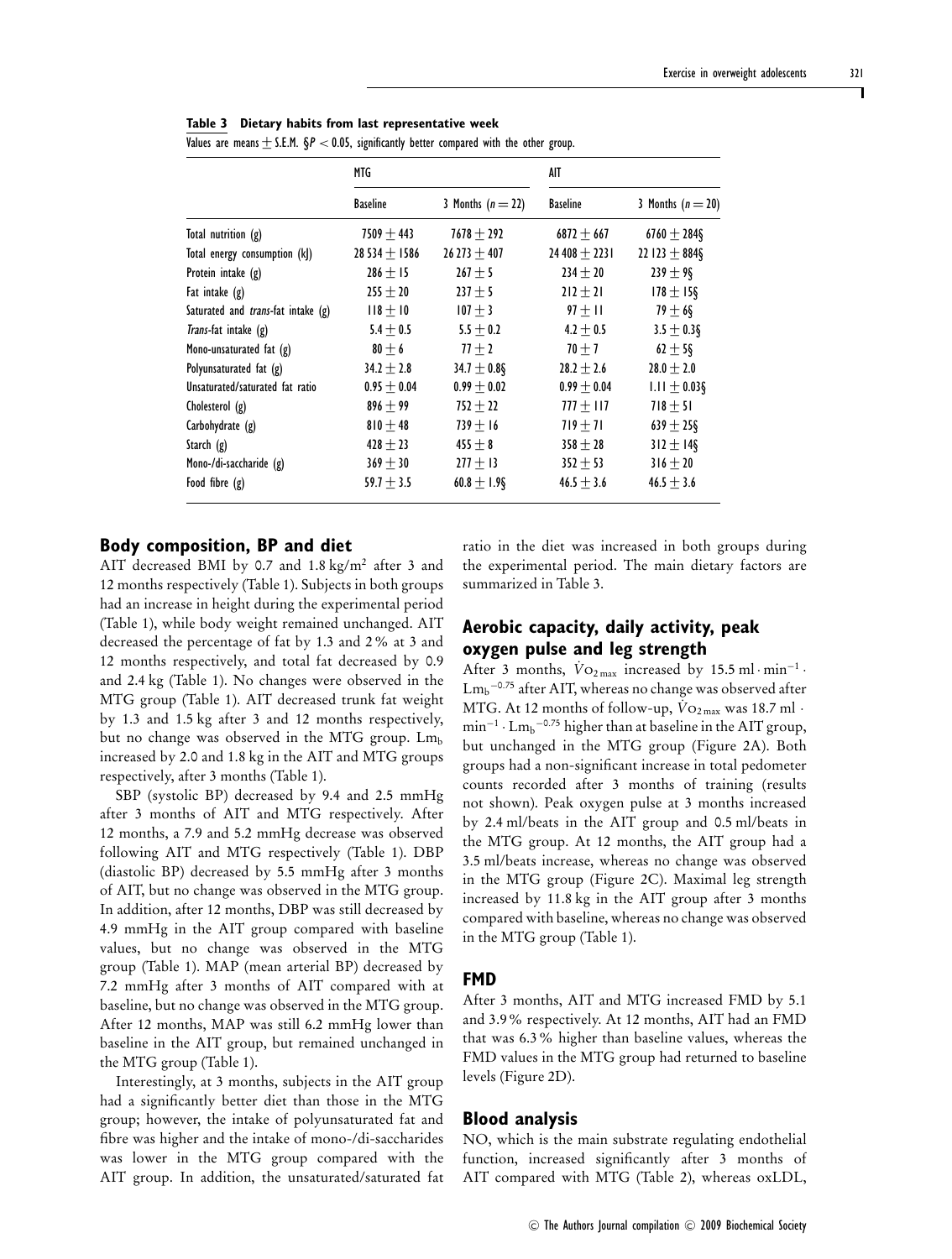

Figure 2  $\dot{V}$ <sub>02 max</sub> (A and B), peak oxygen pulse (C) and **endothelial function (D) in adolescents assigned to the two groups at baseline, and after 3 and 12 months**

 $\dot{V}$ <sub>02 max</sub> was measured in ml·min<sup>-1</sup>·Lm<sub>b</sub><sup>-0.75</sup> in (A) and ml·kg<sup>-1</sup> of body weight · min−<sup>1</sup> in (B). In (D), endothelial function was measured as FMD of the brachial artery.  $*P < 0.05$  and  $**P < 0.01$  compared with baseline (BL) within the group;  $S_P < 0.05$  compared with the MTG group. 3MO, 3 months; 12MO, 12 months.

which negatively regulates the bioavailability of NO, was unchanged in both groups (Table 2). Circulating adiponectin, an adipocyte-secreted hormone that is associated with improved insulin sensitivity and the amelioration of the metabolic syndrome, increased by 1.9 and 0.9  $\mu$ g/ml after 3 months of AIT and MTG respectively (Table 2). After 3 months, HDL (high-density lipoprotein)-cholesterol increased by 0.11 mmol/l in the AIT group and decreased by 0.09 mmol/l in the MTG

group (Table 2). At 3 months, fasting glucose decreased by 0.3 mmol/l in the AIT group, but did not change in the MTG group (Table 2). After 12 months, fasting glucose decreased by 0.3 mmol/l in AIT and 0.2 mmol/l in the MTG group (Table 2). A 2 h post-glucose load after 3 months decreased by 0.73 mmol/l in the AIT group but not in the MTG group (Table 2). Insulin decreased by 54.3 and 33 pmol/l after 3 months of AIT and MTG respectively. After 12 months, insulin was 62.6 pmol/l lower than baseline in the AIT group, whereas no change was observed in the MTG group (Table 2). HOMA analysis demonstrated that insulin sensitivity after 3 months was increased by 23.9 and 10.7% in the AIT and MTG groups respectively. Furthermore, at 12 months, insulin sensitivity was still 17.6 and 14.9% higher than at baseline (Table 2) in the AIT and MTG groups respectively.

#### **Overall changes**

Table 4 summarizes the overall changes after the two interventions, and demonstrates that AIT had a more robust change in cardiovascular risk factors compared with MTG.

# **DISCUSSION**

The main findings of the present study are that 3 months of high-intensity AIT improved several known cardiovascular risk factors, including BMI, fat percentage,  $\dot{V}_{\text{O}_{2\text{max}}}$ , MAP and HDL, and reduced fasting glucose more than that observed after a multidisciplinary treatment regimen in obese adolescents. Additionally, the results after 12 months indicate that AIT improved or maintained the physiological changes to a better degree than MTG.

#### **'Cost-effectiveness'**

One may argue that it is of no surprise and that it is expected that endurance training would have a greater effect on cardiovascular risk factors within such a short period of time as 3 months. Therefore we performed a follow-up of some of the important variables after 12 months and still found that those subjects that had performed endurance training had more robust physiological improvements than that observed after the multitreatment strategy. Furthermore, the MTG used in the present study is a treatment strategy that was initiated in adolescents where no other treatment had been successful, and it includes both nutritional advice as well as exercise training. One could therefore expect a more robust outcome after 12 months of treatment when compared with a very simple treatment strategy existing of only (effective) endurance training. However, as most of the cardiovascular risk factors, including fat metabolism, are actually related to the level of aerobic fitness, it may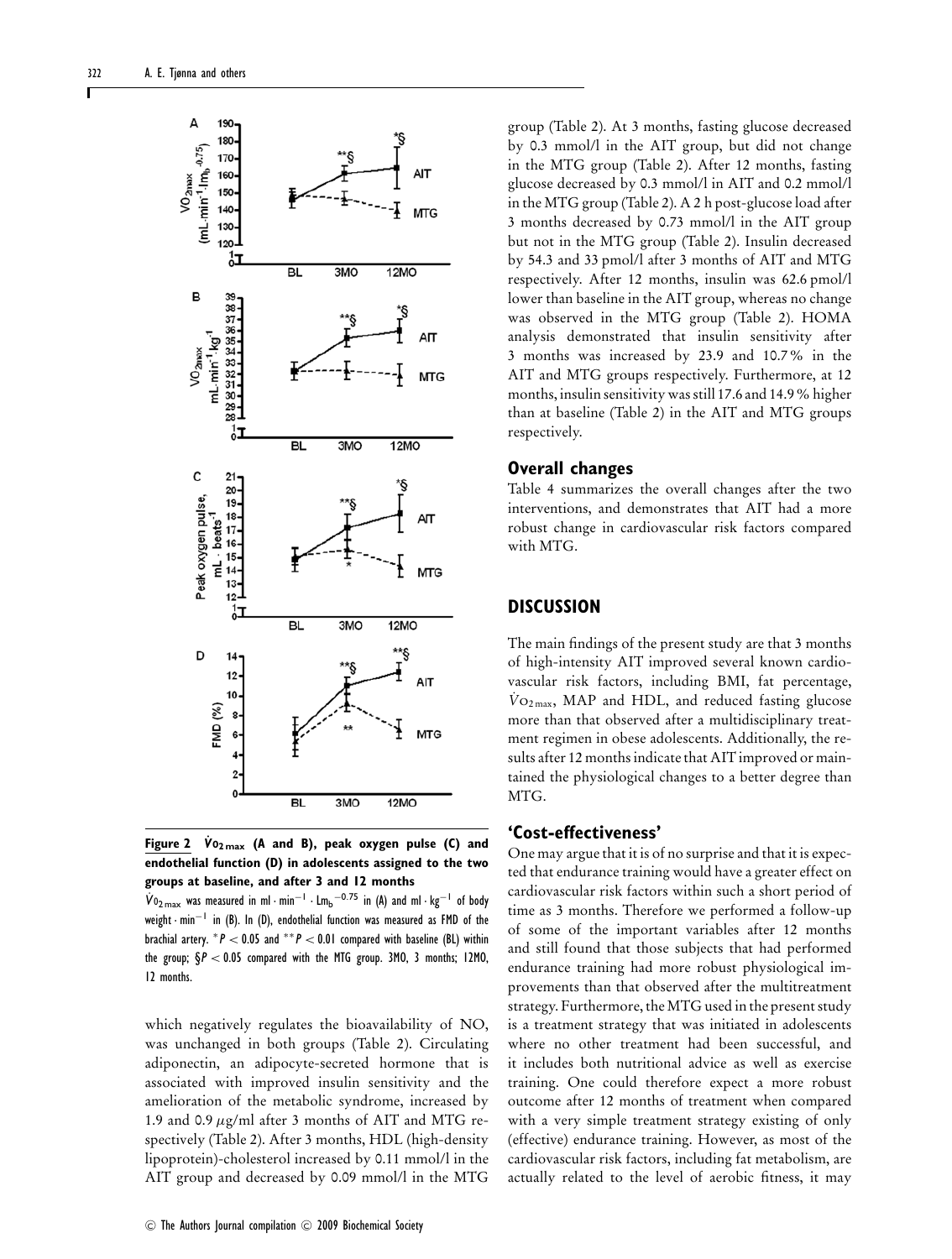| Table 4 Number of subjects in each group that had positive changes in risk factors after the |  |  |  |  |  |  |  |
|----------------------------------------------------------------------------------------------|--|--|--|--|--|--|--|
| experimental period                                                                          |  |  |  |  |  |  |  |

Values are the number of risk factors/patients. \* $P < 0.05$  and \*\* $P < 0.01$ , significantly better compared with baseline within group;  $\S P < 0.05$ , significant difference the between groups.

|                                       | 3 Months       |                | 12 Months      |                |  |  |
|---------------------------------------|----------------|----------------|----------------|----------------|--|--|
|                                       | MTG $(n = 22)$ | AIT $(n = 20)$ | MTG $(n = 14)$ | AIT $(n = 13)$ |  |  |
| Total reduction in risk factors $(n)$ | $8/15***$      | $11/15**$ §    | $9/15***$      | $12/15**$ §    |  |  |
| Risk factor $(n)$                     |                |                |                |                |  |  |
| Weight                                | 9/22           | 10/20          | 8/14           | 7/13           |  |  |
| BMI                                   | 10/22          | 14/20          | 8/14           | $10/13*$       |  |  |
| Waist                                 | 11/22          | 12/20          | 8/14           | $11/13*$       |  |  |
| Percentage fat                        | 9/22           | $17/20**$      | 7/14           | $11/13*$       |  |  |
| Fat weight (trunk)                    | 12/22          | $16/20**$      | 10/14          | $10/13*$       |  |  |
| <b>Fasting glucose</b>                | 11/22          | 14/20          | 8/14           | $12/13**$      |  |  |
| <b>Insulin</b>                        | 15/22          | $15/20*$       | 10/14          | $10/13*$       |  |  |
| Insulin sensitivity                   | $16/22*$       | $15/20*$       | 9/14           | $12/13**$      |  |  |
| <b>HDL-cholesterol</b>                | 9/22           | $16/20**$      | 9/14           | $10/13*$       |  |  |
| $\dot{V}$ 0 <sub>2 max</sub>          | 16/22          | $19/20**$      | 3/14           | $12/13**$      |  |  |
| Peak oxygen pulse                     | 15/22          | $19/20**$      | 8/14           | $11/13*$       |  |  |
| FMD                                   | 15/22          | $15/20**$      | 9/14           | $12/13**$      |  |  |
| SBP                                   | $16/22*$       | $17/20**$      | 10/14          | $11/13*$       |  |  |
| DBP                                   | 10/22          | 14/20          | 6/14           | $10/13*$       |  |  |
| <b>MAP</b>                            | 15/22          | $17/20**$      | 8/14           | $10/13*$       |  |  |

not be that surprising after all, and it may be that future treatment strategies in obese adolescents should focus upon increasing aerobic fitness more today. Interestingly, informal comments from the adolescents in the AIT group indicated that they found it motivating to have a varied procedure to follow during each training session, and that the feeling of actually getting in better shape also motivated them to continue after the 3 month

#### **Exercise capacity and cardiac output**

needed to determine how long this effect lasts.

experimental period. Long-term follow-up studies are

Of all of the established risk factors, low aerobic exercise capacity appears to be the strongest predictor of mortality [23]. The high-intensity exercise in the AIT group was set to 90% of  $\rm{Hf_{max}}$  and was performed as AIT because this training method has previously yielded the greatest improvements in aerobic capacity over a relatively short time in healthy individuals [24], and in patients with coronary artery disease [14], intermittent claudication [25], the metabolic syndrome [12] and post-infarction heart failure [21]. The rationale behind interval training is that most evidence suggests that it is the pumping capacity of the heart (i.e. stroke volume) that limits  $\dot{V}$ <sub>O2 max</sub>, and the interval design allows for rest periods that make it possible for the adolescents to complete short work periods at higher intensities, which thereby challenge the heart's pumping ability more than what would be possible by continuous exercise. Maximal stroke volume during exercise increased more after AIT, indicated by the maximal oxygen pulse, and probably contributes to the greater increase in  $Vo_{2\max}$  in this group compared with MTG. Even though the adolescents trained on average for only 1 h a week, a relatively large increase in  $\dot{V}$ <sub>O2 max</sub> was observed after AIT (11%), confirming the effectiveness of the training method. To increase  $\rm\dot{V}o_{2\,max}$  in MTG, more or different physical activity than the standard treatment used is required. Interestingly, although obesity and aerobic capacity are strong and independent prognostics markers of cardiovascular mortality, the link between aerobic capacity and mortality appears to be stronger [26,27]. This suggests that treatment should target improvement in aerobic capacity rather than weight loss. The results of the present study demonstrate that AIT partly or fully reverses several of the traditional cardiovascular risk factors, suggesting that this may be a promising treatment strategy. However, despite the results reported in the present study, the interval protocol may not be readily acceptable to the general population of overweight and obese individuals. On the other hand, an exercise intensity of 90 % of  $\rm{Hf_{max}}$ corresponds to a heart rate that is approx. 20 beats/min below the maximum and below  $\dot{V}_{\text{O}_{2\text{ max}}}$ . This implies that the subjects would have tolerated higher exercise intensities (but with shorter durations), and that most adolescents walked 'uphill' on the treadmill to avoid running and, thereby, reduce the risk of skeletal muscle injuries due to increased mechanical load at high running speeds.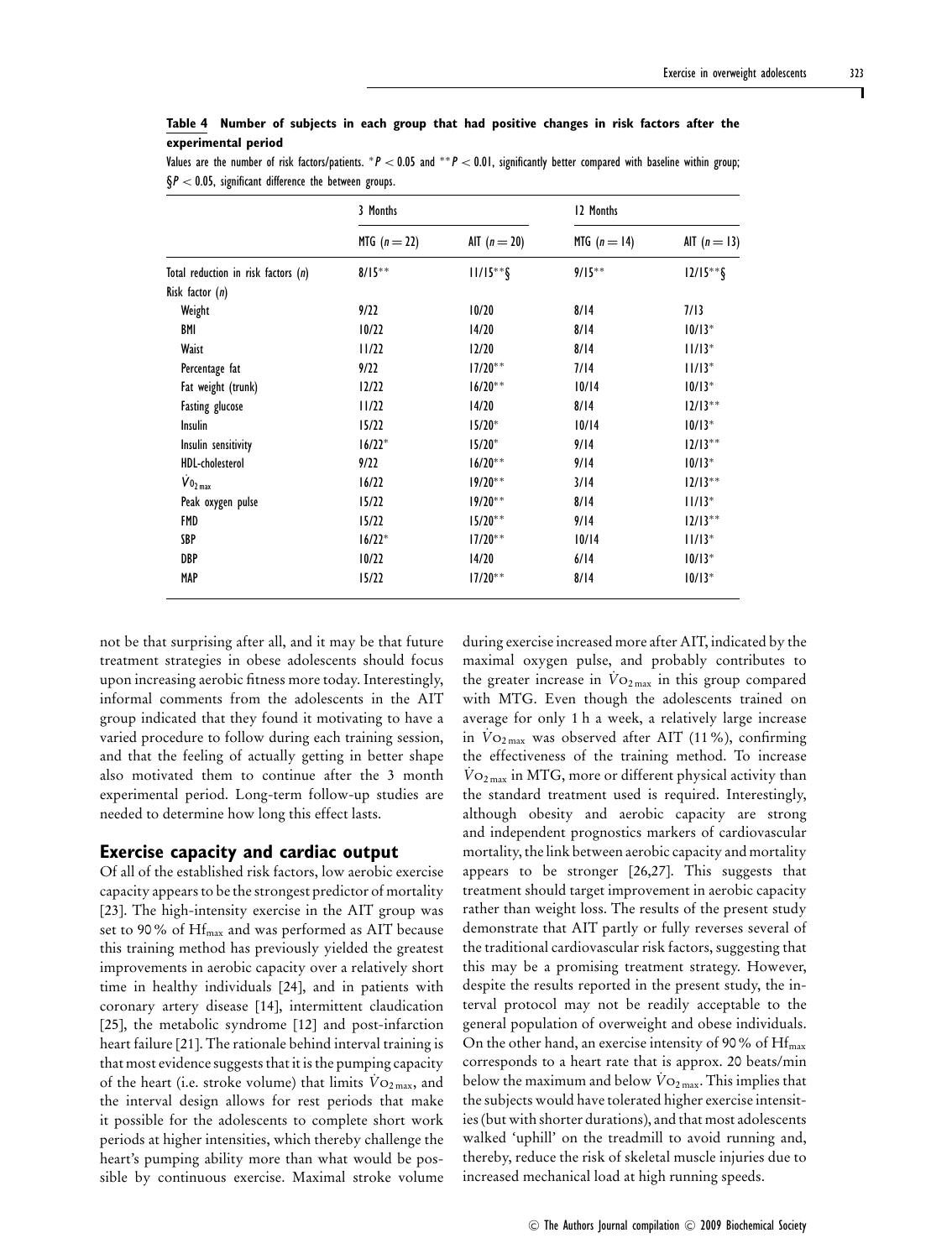#### **BMI**

Only AIT induced a significant reduction in BMI after 3 months, but it was small, despite a significant decrease in fat mass. This may be explained by an increase in  $Lm<sub>b</sub>$  and, thereby, unchanged total body mass. Both growth and exercise training are factors increasing muscle mass in adolescents. This confirms that BMI is an inadequate measure for detecting changes in body composition in adolescents losing weight [11]. As stated previously, adiposity is associated with increased risk of cardiovascular disease [1,8], and using waist circumference as a measure has been shown to have a stronger association with cardiovascular disease risk factors than BMI [28,29].

# **Losing body fat: the misunderstanding of exercise intensity**

At both 3 and 12 months, percentage body fat decreased only after AIT. This is consistent with the findings by Woo et al. [11], who reported that exercise training decreased fat mass substantially compared with dietary changes. However, most studies [11,30] have used lower exercise intensities than in the present study. When training volumes are equalized between groups, high-intensity training appears to be the most effective training method to reduce weight both in adolescents [31,32] and adults [12]. In line with this, high-intensity physical activity, but not moderate-intensity physical activity, can predict body fat [32,33]. The present study supports the notion that high-intensity training is effective in getting a more favourable body composition.

It is a widely held misunderstanding that, although percentage fat metabolism may be higher during moderate-intensity exercise, this does not necessarily mean that total fat metabolism is higher. Not only is the total energy expenditure greater in the higher intensity exercise, but the amount of fat metabolized is also larger per unit of time [34]. With even higher intensities (90%), post-exercise oxidation appears to be mainly supplied by fat during the first hours of recovery [35]. This should be emphasized when designing exercise programmes for overweight and obese individuals.

#### **FMD**

AIT improved FMD more both at 3 and 12 months compared with MTG. This was not surprising considering the superiority of AIT over MTG in improving most of the other cardiovascular risk factors. For instance, HDL, blood glucose and insulin changed in a positive direction only after AIT, all of which are known to directly influence the bioavailability of NO, the main regulator of endothelial function [36]. It has been suggested that obesity is related to increased levels of inflammation in the vessel wall [37]. Interestingly, both groups had a substantial increase in an anti-inflammatory factor, adiponectin, also linked with improved insulin sensitivity,

improved endothelial function and amelioration of the metabolic syndrome in adults [12,37]. These observations could indicate that adiponectin has a central role in the improvements in FMD in the two groups. A recent study from our laboratory [12] has demonstrated that both AIT and moderate exercise increased the levels of adiponectin, and it may be that the reason for increased levels after MTG is due to the exercise training performed. In addition, both groups had an improved unsaturated/saturated fat ratio in their diet and also improved insulin sensitivity, both of which may also contribute to improved endothelial function [12,38]. The reason for the dramatic decline in FMD from 3 to 12 months in the MTG group is not fully understood, but may be linked to a general decline in other physiological variables towards baseline values (Table 4).

We have demonstrated, in line with other studies [11,30] and a comprehensive review [26], that regular exercise training improves endothelial function independent of weight loss. This suggests that obesity is not valid as a cardiovascular risk factor if the subjects are physically fit. This led Gaesser [27] to hypothesize that fatness, instead of being a contributor to early cardiovascular morbidity and mortality, reflects a lack of physical activity and low  $\dot{V}$ <sup>O</sup><sub>2 max</sub>.

#### **Dietary habits and blood profile**

Interestingly, AIT was better compared with MTG in improving the diet of the subjects after the 3 month experimental period. This is somehow surprising considering the fact that the AIT group only received some general advice with regard to their diet compared with a comprehensive theoretical and practical supervision in the MTG group. The reason for this finding is not fully understood, but could be a positive motivational side effect of improving their aerobic capacity. This is confirmed by informal comments from the adolescents in the AIT group indicating that they became more conscious of their dietary behaviour after just 3 months. Blood glucose at 3 months was only reduced in the AIT group and was consistent with the lower intake of carbohydrates compared with the MTG group, despite a lower intake of mono-/di-saccharides in the latter group after the experimental period. It is also well known that GLUT-4 increases in proportion to increased insulin sensitivity after endurance training, which also probably contributes to the lowering of blood glucose [39].

#### **Limitations of the present study**

The relatively small number of adolescents included in the present study has probably made it hard to detect any group differences. It is also important to note that the study was not 'an intention to treat study' but rather 'an effect of treatment study', and the study should therefore be regarded as 'a proof-of-concept study'. Another clear limitation of the present study is the large drop-out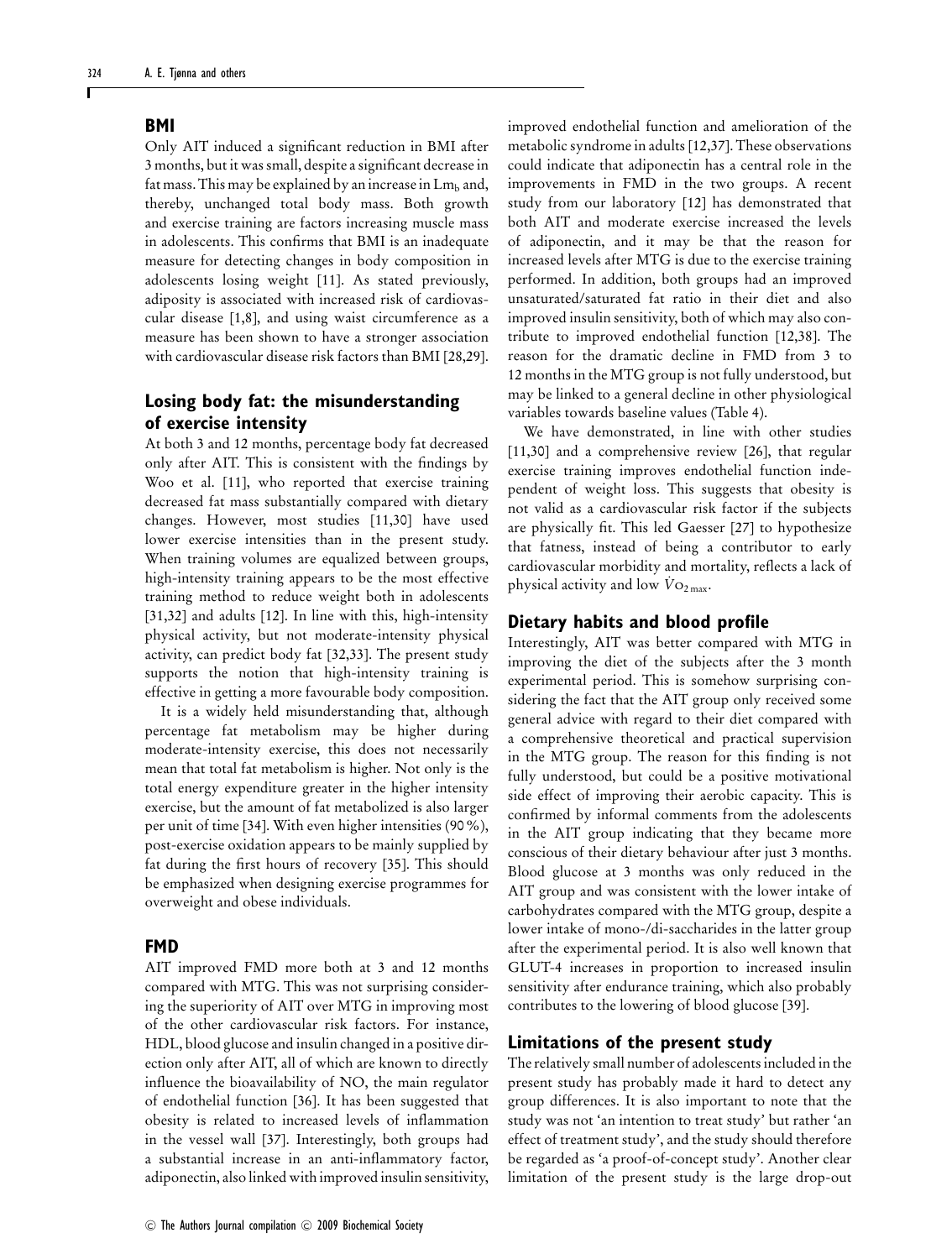between 3 and 12 months, although the drop-outs did not differ from the adolescents who completed the study with regard to endothelial function, weight, BMI, percentage fat,  $\dot{V}$ O<sub>2 max</sub>, maximal leg strength, and both fasting insulin and glucose and insulin and blood glucose. The number of drop-outs in the present study was consistent with previous follow-up studies (1 year) [40,41]. In addition, hormonal changes, especially in girls as it is known that oestrogen improves endothelium-dependent dilation, were not accounted for. Furthermore, it is hard to be conclusive on which factor(s) in the MTG contributed to improved cardiovascular function as several variables were manipulated at the same time. However, from the results in the AIT group, one may speculate that it was the exercise part in the MTG that had most influence upon cardiovascular function.

#### **Conclusions**

The novel finding of the present proof-of-concept study was that 3 months of twice weekly high-intensity exercise sessions reduced several known cardiovascular risk factors, including FMD,  $\dot{V}$ O<sub>2 max</sub>, insulin, fasting glucose and fat mass, more than that observed after a multitreatment strategy in obese adolescents. Followup for 12 months confirmed that AIT improved or maintained these risk factors to a better degree than MTG. The present results are provocative and should encourage larger multicentre studies to be undertaken using the same endurance protocol as reported in the present study.

## **FUNDING**

The present study was supported by the Foundation for Outstanding Young Investigators from the Norwegian Research Council (U.W.); The Norwegian Council of Cardiovascular Disease; Funds for Cardiovascular and Medical Research at St. Olav's University Hospital, Trondheim, Norway; Ship Owner Tom Wilhelmsens Foundation; Ingerborg and Anders Nordheims Foundation, EWS Foundation and Agnes Sars legacy.

## **REFERENCES**

- 1 Kopelman, P. G. (2000) Obesity as a medical problem. Nature **404**, 635–643
- 2 Gielen, S. and Hambrecht, R. (2004) The childhood obesity epidemic: impact on endothelial function. Circulation **109**, 1911–1913
- 3 National Centers for Health Statistics (2004) Prevalence of overweight and obesity among adults: United States, 1999–2002, Centers for Disease Control and Prevention, Atlanta, GA
- 4 Tounian, P., Aggoun, Y., Dubern, B. et al. (2001) Presence of increased stiffness of the common carotid artery and endothelial dysfunction in severely obese children: a prospective study. Lancet **358**, 1400–1404
- 5 Woo, K. S., Chook, P., Yu, C. W. et al. (2004) Overweight in children is associated with arterial endothelial dysfunction and intima-media thickening. Int. J. Obes. Relat. Metab. Disord. **28**, 852–857
- 6 Halcox, J. P., Schenke, W. H., Zalos, G. et al. (2002) Prognostic value of coronary vascular endothelial dysfunction. Circulation **106**, 653–658
- 7 Ross, R. (1999) Atherosclerosis an inflammatory disease. N. Engl. J. Med. **340**, 115–126
- 8 Freedman, D. S., Dietz, W. H., Srinivasan, S. R. and Berenson, G. S. (1999) The relation of overweight to cardiovascular risk factors among children and adolescents: the Bogalusa Heart Study. Pediatrics **103**, 1175–1182
- 9 Must, A., Jacques, P. F., Dallal, G. E., Bajema, C. J. and Dietz, W. H. (1992) Long-term morbidity and mortality of overweight adolescents. A follow-up of the Harvard Growth Study of 1922 to 1935. N. Engl. J. Med. **327**, 1350–1355
- 10 Ribeiro, M. M., Silva, A. G., Santos, N. S. et al. (2005) Diet and exercise training restore blood pressure and vasodilatory responses during physiological maneuvers in obese children. Circulation **111**, 1915–1923
- 11 Woo, K. S., Chook, P., Yu, C. W. et al. (2004) Effects of diet and exercise on obesity-related vascular dysfunction in children. Circulation **109**, 1981–1986
- 12 Tjønna, A. E., Lee, S. J., Rognmo, O. et al. (2008) Aerobic interval training versus continuous moderate exercise as a treatment for the metabolic syndrome: a pilot study. Circulation **118**, 346–354
- 13 Steinberger, J. and Daniels, S. R. (2003) Obesity, insulin resistance, diabetes, and cardiovascular risk in children: an American Heart Association scientific statement from the Atherosclerosis, Hypertension, and Obesity in the Young Committee (Council on Cardiovascular Disease in the Young) and the Diabetes Committee (Council on Nutrition, Physical Activity, and Metabolism). Circulation **107**, 1448–1453
- 14 Rognmo, O., Hetland, E., Helgerud, J., Hoff, J. and Slordahl, S. A. (2004) High intensity aerobic interval exercise is superior to moderate intensity exercise for increasing aerobic capacity in patients with coronary artery disease. Eur. J. Cardiovasc. Prev. Rehabil. **11**, 216–222
- Bergh, U., Sjodin, B., Forsberg, A. and Svedenhag, J. (1991) The relationship between body mass and oxygen uptake during running in humans. Med. Sci Sports Exercise **23**, 205–211
- 16 Corretti, M. C., Anderson, T. J., Benjamin, E. J. et al. (2002) Guidelines for the ultrasound assessment of endothelial-dependent flow-mediated vasodilation of the brachial artery: a report of the International Brachial Artery Reactivity Task Force. J. Am. Coll. Cardiol. **39**, 257–265
- 17 Schjerve, I. E., Tyldum, G. A., Tjønna, A. E. et al. (2008) Both aerobic endurance and strength training programmes improve cardiovascular health in obese adults. Clin. Sci. **115**, 283–293
- 18 Pyke, K. E. and Tschakovsky, M. E. (2005) The relationship between shear stress and flow-mediated dilatation: implications for the assessment of endothelial function. J. Physiol. **568**, 357–369
- 19 Wallace, T. M., Levy, J. C. and Matthews, D. R. (2004) Use and abuse of HOMA modeling. Diabetes Care **27**, 1487–1495
- 20 Overby, N. C., Flaaten, V., Veierod, M. B. et al. (2007) Children and adolescents with type 1 diabetes eat a more atherosclerosis-prone diet than healthy control subjects. Diabetologia **50**, 307–316
- 21 Wisløff, U., Stoylen, A., Loennechen, J. P. et al. (2007) Superior cardiovascular effect of aerobic interval training versus moderate continuous training in heart failure patients: a randomized study. Circulation **115**, 3086–3094
- 22 Machin, D., Campbell, M., Fayers, P. and Pinol, A. (1997) Sample Size Tables for Clinical Studies, Blackwell Science, Oxford
- 23 Myers, J., Prakash, M., Froelicher, V., Do, D., Partington, S. and Atwood, J. E. (2002) Exercise capacity and mortality among men referred for exercise testing. N. Engl. J. Med. **346**, 793–801
- 24 Helgerud, J., Hoydal, K., Wang, E. et al. (2007) Aerobic high-intensity intervals improve  $\dot{V}$ O<sub>2 max</sub> more than moderate training. Med. Sci. Sports Exercise **39**, 665–671